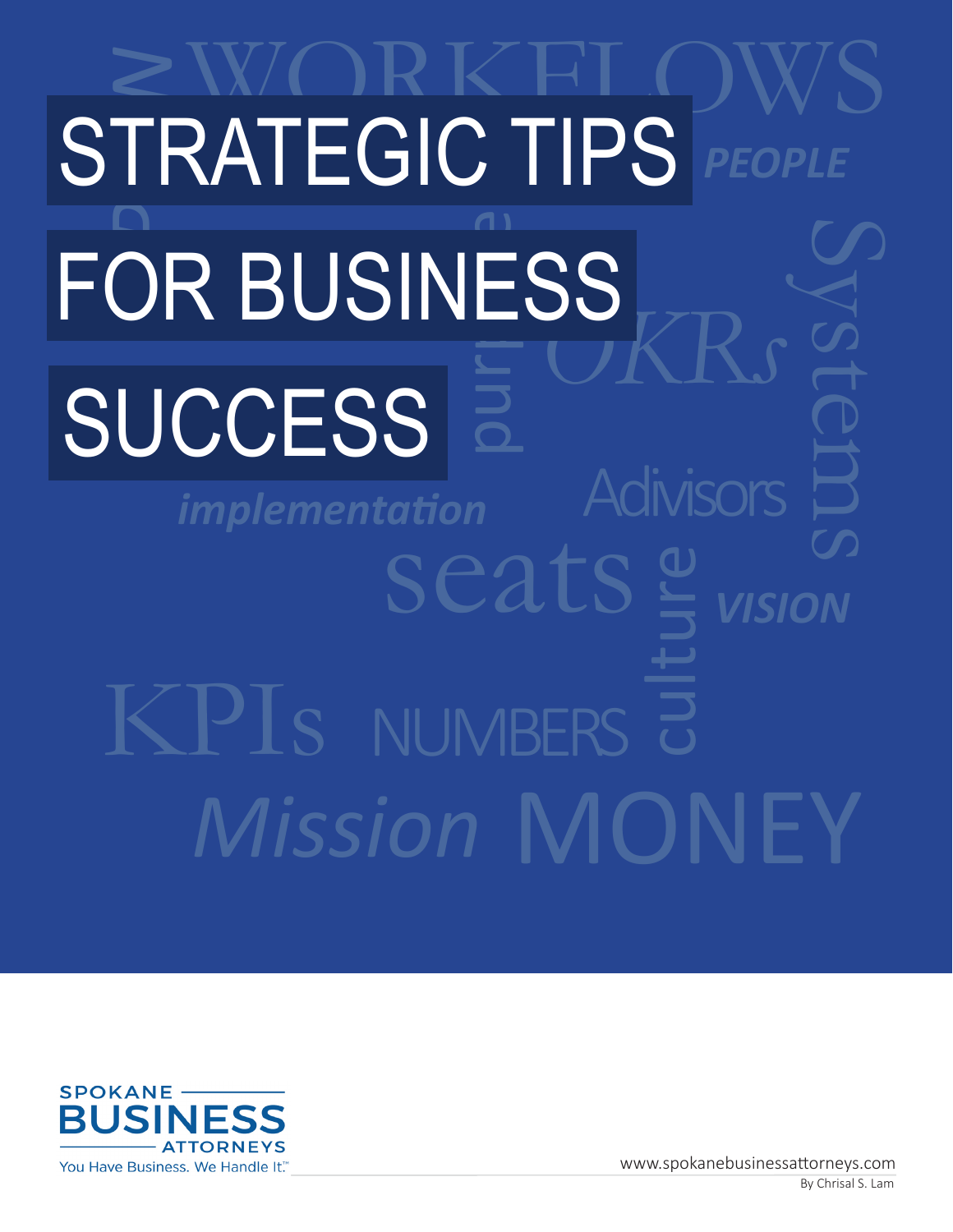# BUSINESS SUCCESS TIPS

#### WHAT DOES SUCCESS MEAN TO YOU?

We know that every business owner wants to be successful. That's why you're in business! However, we recognize that "success" means different things to different people. What does it look like for you?

We think that a well-rounded definition of success must address these three components: **personal, professional, and financial.** 

If your business is thriving and you're making more money than you ever thought you could, but your personal life is a mess, you're probably not very happy. If your personal life is great, your business is making money, but you dread going to work, that's not an ideal situation.

Everyone should define success for themselves personally, professionally, and financially. Once you have your definition of success, then you can work towards achieving success.

**Here are seven tips to make your business more successful.** 

Have a Clear Vision, Mission, and Culture: You have to know where you want your business to go and what your business stands for. What long term goal do you want your business to achieve? What is the purpose of your business? What are the unique qualities of your company?

Know Your Numbers. Every growing business must know their numbers. Sometimes these numbers are called Key Performance Indicators (KPIs) or Objectives and Key Reports (OKRs). Some of the most important numbers you should know are: gross revenue, net profit, margins, run rate, average client value, new customers per month, and budget variances.

Create and Implement Systems. Every good business runs on policies and procedures which creates systems. The more systems your business has, the smoother it runs. Everything should be part of a system. Some examples of things that you can create a system for are: new client intakes system, client workflows, hiring system, training system, and billing system. When your employees work with multiple systems, they will do things consistently, get better results, and be more productive.

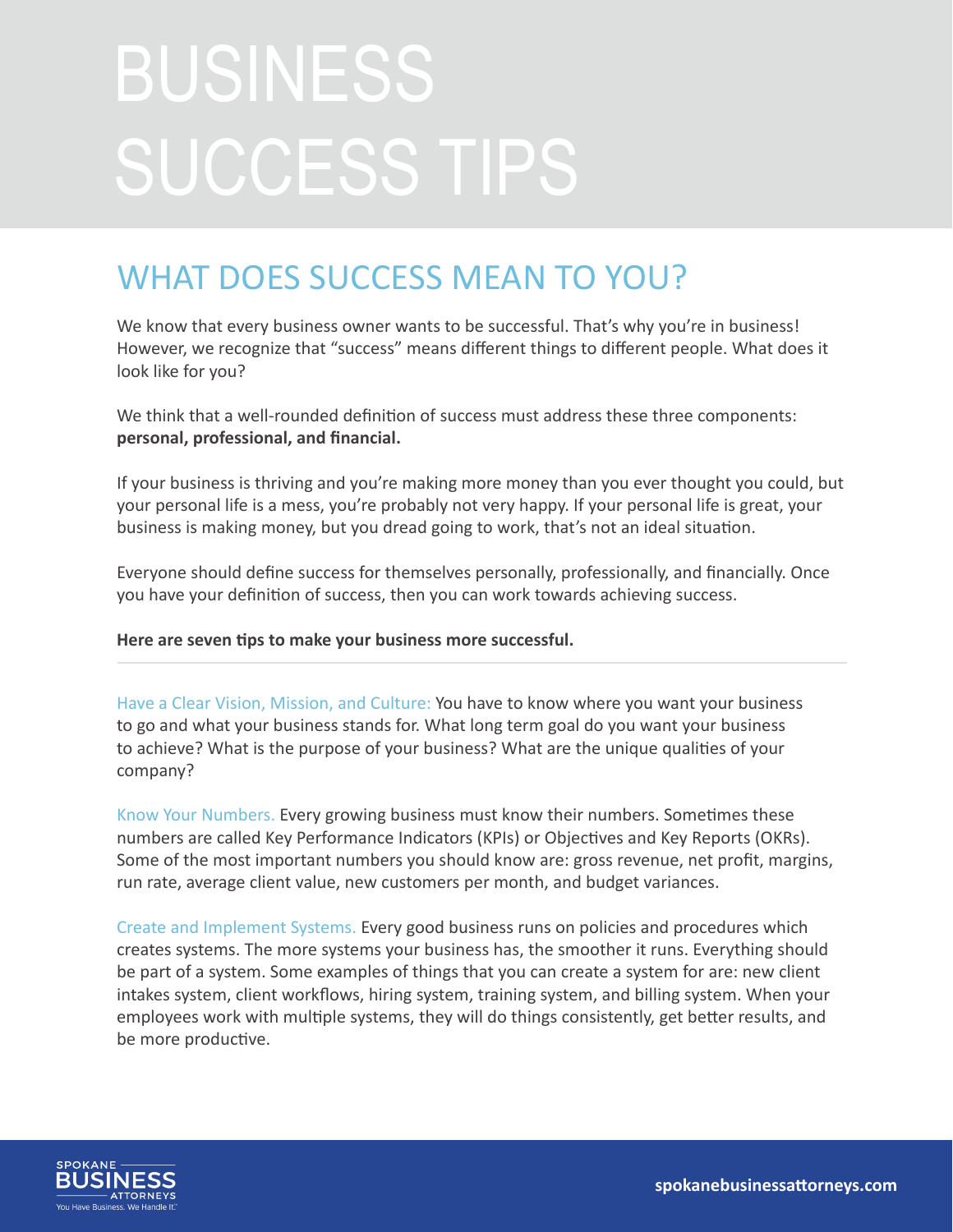## BUSINESS SUCCESS TIPS

Hire the Right People. The right people in the right seats are crucial to your success. If you want your business to grow, you can't do everything by yourself. You need an amazing team of people to support you. Think about the structure of each position on your team. Define the position with clear written job descriptions. You should set clear expectations, detailed responsibilities, measureable tasks, and objective standards for review. You'll also need to create a hiring system and onboarding system to your people are well trained. Implementing a solid training and development system so your employees are consistently learning and improving will improve employee engagement and improve your business.

Have an Advisory Team. Business owners need a good internal leadership team and an outside advisory team. Within your team, leaders with different strengths will propel your business forward. Your leadership team will take your vision and help you implement it. For an outside advisory team, we recommend having a good CPA and law firm. You should regularly interact with your CPA and attorneys to proactively plan for your future.

Have a Written Business Plan. A written business plan answers the question: How will my business make money? It should address your marketing plan, sales plan, hiring plan, space plan, and growth plan. Your business plan doesn't have to be a long, complicated document. But, by taking the time to think and write out your plan, you provide your team with a map to follow.

Take Time for You. Focusing on your own personal and professional development will help your business grow. As the leader of your company, you set the example. As you grow, you can mentor and coach your team to grow as well.

You should also take some real vacations. A real vacation means you're not doing work. At the beginning of the year, pull out your calendar and block off time for a vacation. That's right! Put your vacations on your schedule way ahead of time, so you can plan for them and actually take time off. Even if you love what you do, taking time off is beneficial in so many ways. Being in a different environment can give you a new perspective and you come back energized and refreshed.

As you implement each of these ideas into your business, you'll see your business grow and improve.